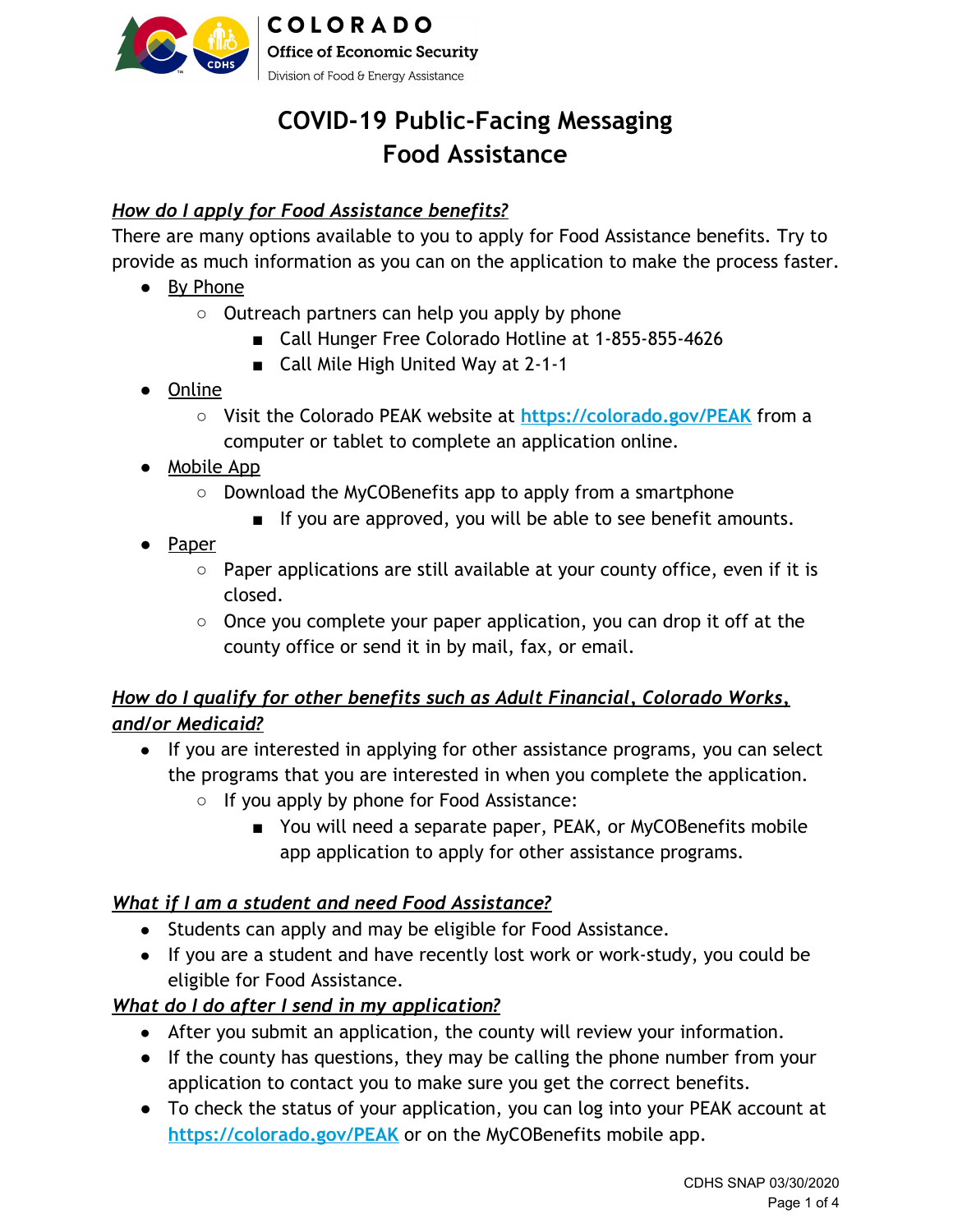

# *What happens if I missed my interview?*

- *●* Counties are trying to make food benefits easier for you to access, so interviews may not be necessary but they still may need to contact you for other information.
- *●* If the county does need to contact you for more information, the county will try to call you at the phone number you provided on your application.

### *What should do if I have an interview scheduled for the future?*

*●* The county will reach out to you to reschedule if an interview still needed.

### *I lost my job. Can I get Food Assistance faster?*

- If you lost your job or have been laid off, you should apply for Food Assistance immediately.
	- Please provide as much information as you can about your layoff.
- Your application and information will be reviewed by the county to determine if you are eligible to receive benefits within 7 days.

### *What happens if I do not have all the paperwork the county needs?*

- Counties are trying to make the application process easier by allowing for more flexibility in what you need to provide.
- The county will try to get all of the information they need for you but may still need to call you at the phone number from your application if they have questions.

### *Is the county office processing verifications? Have the due dates changed now?*

- County offices are working quickly to update your case with any information that you have provided them.
- Due dates for the information the county office requested have not changed.

### *How long will it take to get Food Assistance benefits after I apply?*

- County offices are working as quickly as they can to process applications.
- Normal processing can take from 7 days to 30 days but counties are trying to shorten all processing times.

### *How can I check the status of my application?*

- **●** Go to the PEAK website **[https://colorado.gov/PEAK](https://coloradopeak.secure.force.com/)**
	- **○** Click on "Sign In"
		- Note: If you have a temporary password, use the "Sign In" option in the upper right-hand corner of the PEAK home page.
	- **○** Click on "Manage My Account"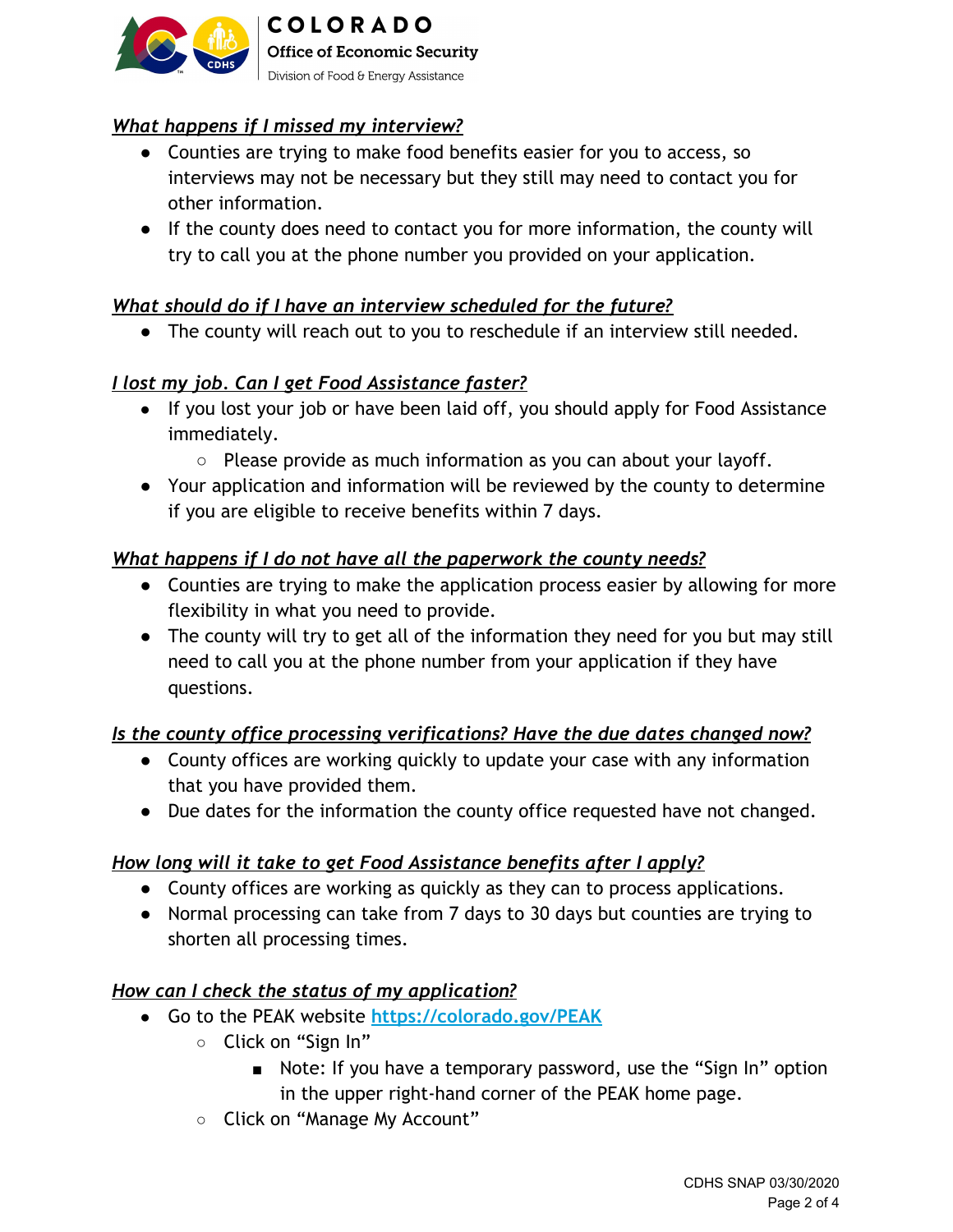

# **COLORADO**

**Office of Economic Security** 

Division of Food & Energy Assistance

- **■** Click on "Benefits" on the left-hand side of the screen to see the active status for each member in your household under "Benefit Summary."
- Download the MyCOBenefits app onto your phone

# *How do I access my benefits once I am approved?*

- Your benefits are loading onto Electronic Benefits Transfer (EBT) cards which work a lot like a debit card in stores where you can buy food.
- Your EBT card can be mailed to you once you are approved.
- An EBT card getting mailed to you can take 7-10 days to reach you.
- If you do not have a home address, your EBT card can be mailed to an address that you choose such as a shelter or a place where you can pick up mail.
- You will receive a brochure with your EBT card that will explain more information about using your EBT card.
- If you had an EBT card before but need another one, you can call 1-888-328-2656.

# *What do I do if my address is wrong and I can't get an EBT card mailed to me until it is fixed?*

- If you have called 1-888-328-2656 and they have told you that your address is not correct, your address will need to be updated.
- Normally, this would be done through your county office but because of COVID-19 and the increased calls to county offices, please call 1-800-536-5298.
	- This is a secured line, so if you leave a voicemail, please leave your name, SSN, CBMS Case # and updated address to help your information getting updated faster.
- **●** An EBT card getting mailed to you can take 7-10 days to reach you.

# *I already receive Food Assistance. Will there be any changes to my benefits?*

- If you do not already receive the maximum benefit for your eligible household members, you will receive extra Food Assistance benefits.
- If you are already receiving Food Assistance, you will continue to receive benefits and may be automatically re-enrolled in the program without extra work.
	- If you were automatically re-enrolled, you will receive a letter from us telling you about the next steps.
- You can track your benefit amount on the MYCOBenefits app or on your PEAK account.